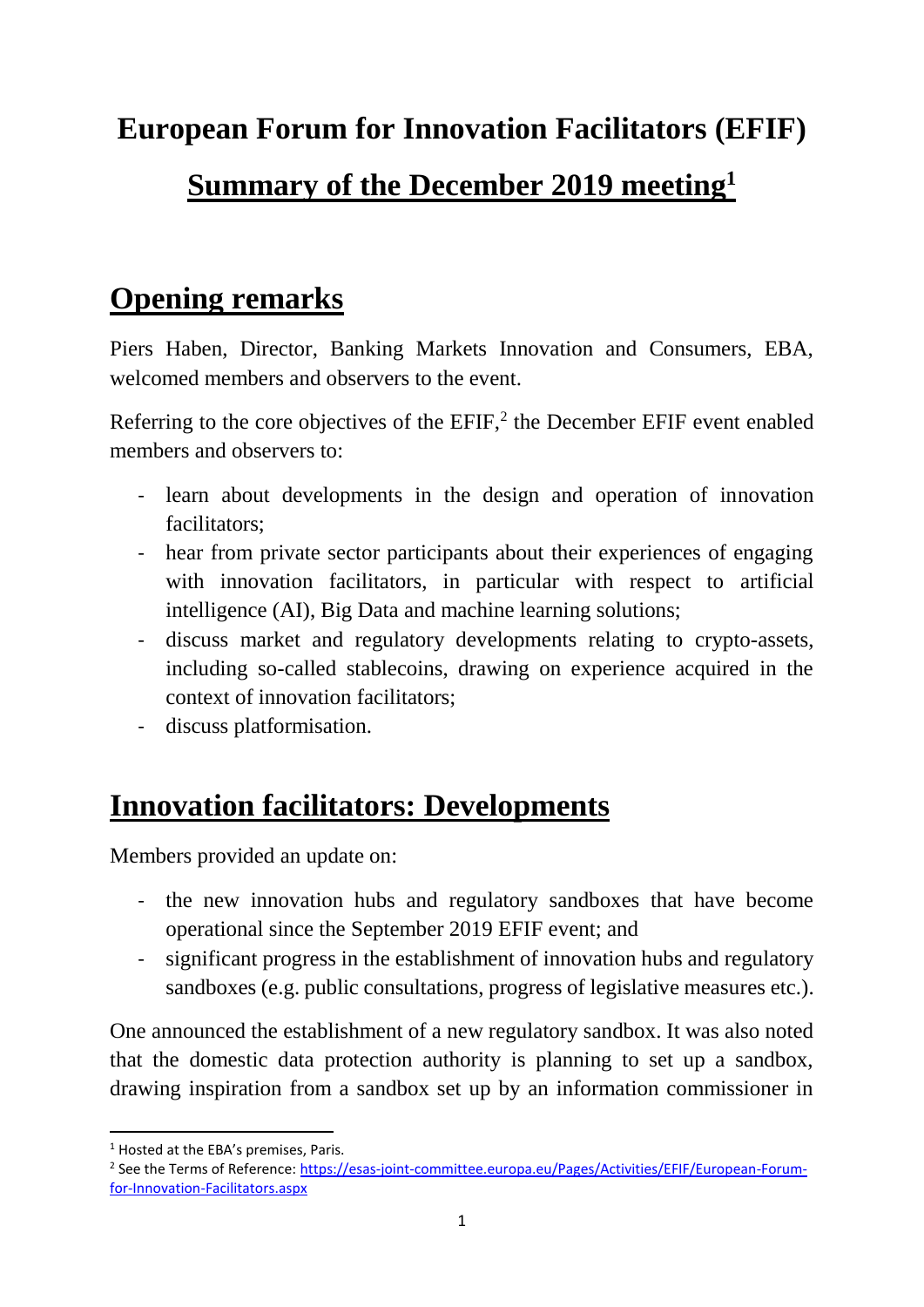another Member State. It is envisaged that there will be a cooperation arrangement established between the two sandboxes.

Another noted that, further to a consultation process in H2 2019, it is expected that a regulatory sandbox will be launched in Q1 2020 which will be open to both regulated firms and also non-regulated firms where seeking to test in partnership with a regulated firm.

Another provided an updated on the measures to implement a law passed in 2019 to establish a cross-financial sectoral regulatory sandbox. The necessary implementing measures are being prepared by the finance ministry with the full cooperation of each of the financial sector supervisory authorities in the Member State. The implementing measures will, among other things, define the scope of the sandbox, the conditions for entry, the simplified regulatory obligations, disclosure requirements, and the procedures to be followed at the end of the testing period. The implementing measures are likely to come into force in Q1 2020. A committee has been established with representatives, among others, from the finance ministry, supervisory authorities and data protection authorities, to discuss innovation developments, and consider the potential need for changes to legislation and regulatory stances.

One provided an update on the parameters of their next sandbox cohort highlighting two areas in which the authority has encouraged more innovation and testing: use of federated learning and algorithms and complex scenario modelling and simulation. The authority is also exploring how to facilitate access to high quality synthetic data sets for the purposes of RegTech testing (i.e. a so-called digital sandbox). An update on the outcome of the cross-sectoral sandbox consultation was provided, noting that the exercise had been very useful in triggering a deeper discussion about how best to engage with other authorities (e.g. on data protection and consumer protection issues).

Two highlighted the establishment of innovations since the last EFIF event (in the form of a digital interfaces) which have been positively received by industry. Another indicated that an innovation hub will be established for the banking sector, to mirror the hub already established for the insurance sector.

One highlighted that a new edition of the innovation hub has been launched and will be supported with additional staff in view of the anticipated use rate. Although there was an aim to extend the hub to authorities from the non-financial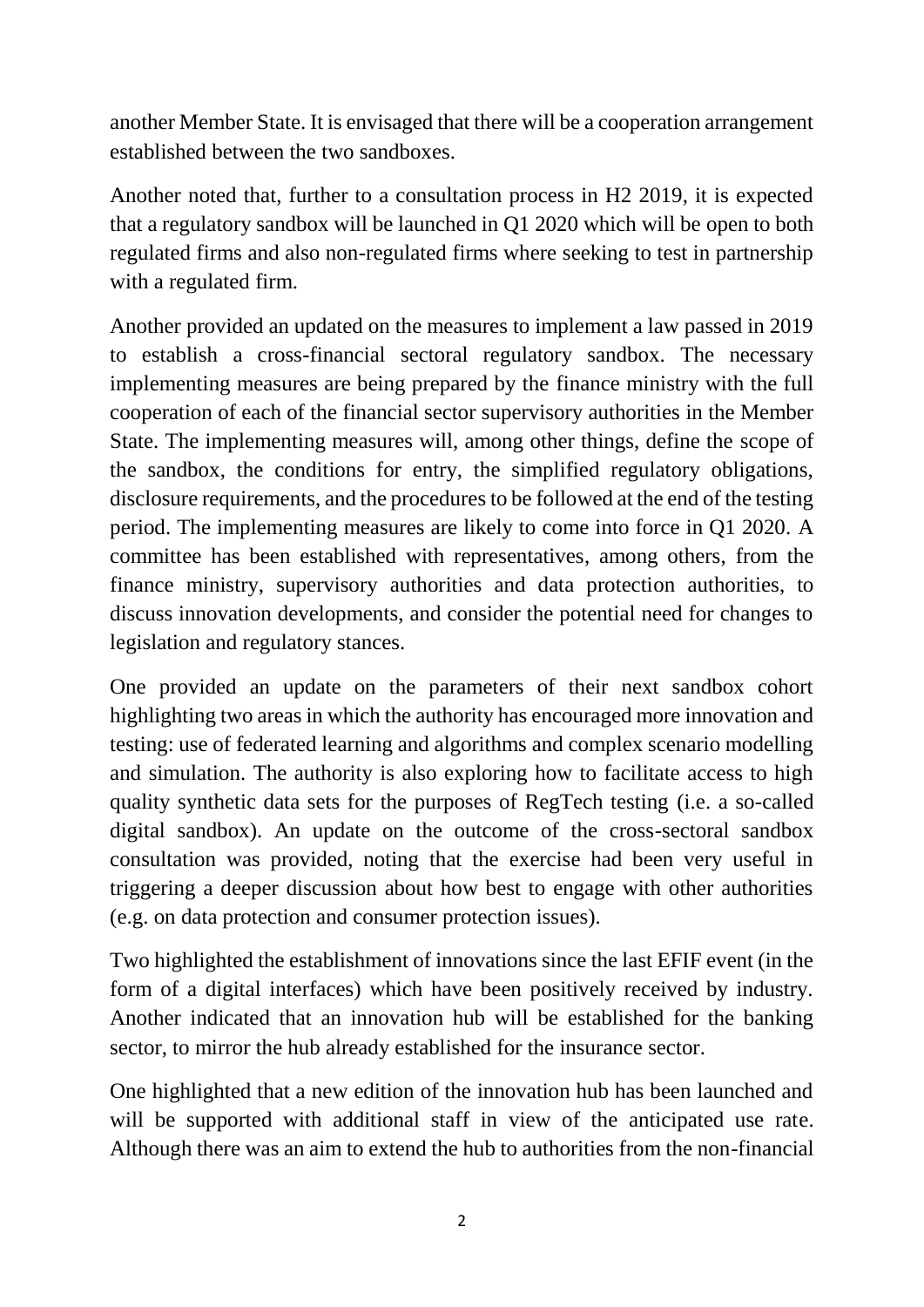sector (specifically the data protection authority), this was not possible at this stage due to limited resources on the part of those authorities.

Another jurisdictionnoted that they had been promoting the innovation hub, including with Governor and senior management level engagements at conferences and through media channels. Work is continuing on the establishment of a regulatory sandbox for which legislative changes are required.

Members again reported the use of innovation hubs for a high number of enquiries about licencing requirements, PSD2-related queries (in particular, concerning licences), AI and machine learning and the GDPR, remote customer onboarding, Blockchain and crypto-assets, and noted an increasing number of queries about RegTech and SupTech. Several jurisdictions also outlined their own work on SupTech experimentation to enhance supervisory processes.

In view of the increasing number of innovation hub enquiries about data protection-related issues, and emerging initiatives to bridge financial sector and data protection authorities on innovation, it was concluded that there would be benefit in returning to this topic at the next EFIF event.

It was also agreed that there may be benefit in reflecting on potential performance metrics for innovation hubs (for example numbers of enquiries, 'conversion rates' from firms going on to apply for a licence to carry out a regulated activity) and regulatory sandboxes, which competent authorities might choose to use to help illustrate how innovation facilitators are being used.

## **AI, Big Data and machine learning: Experiences and emerging trends from innovation facilitators**

Members received presentations from market participants about propositions involving AI, Big Data and machine learning, which can be broadly grouped within two categories: (i) cognition and problem solving, and (ii) human interaction (e.g. natural language understanding; visual recognition; Q&A).

Members and market participants agreed that there is a wide range of potential applications for AI, Big Data, and machine learning across the financial sector and that the number and range of use cases (e.g. credit and market analytics, KYC, RegTech and SupTech) is developing rapidly (including in-house financial sector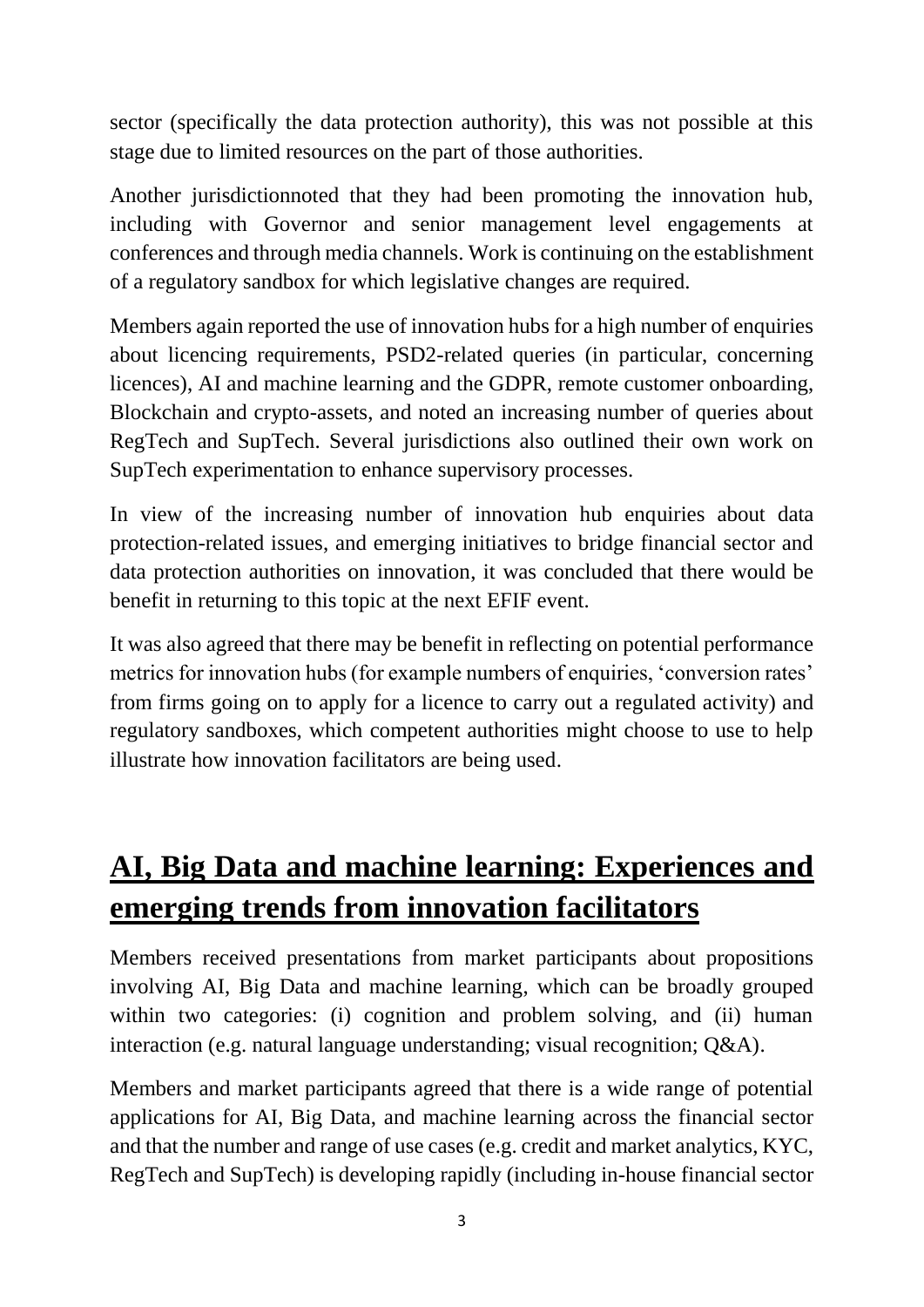experimentation and partnerships between financial institutions and technology companies), posing a challenge for authorities to keep pace with developments. To support authorities in responding to this challenge, it was agreed that the EFIF could be helpfully used to share use cases.

Market participants emphasised the need for a clear and coordinated articulation of supervisory expectations towards the use of AI, Big Data and machine learning solutions. Market participants also noted the need for clarity around some of the concepts in the GDPR in the context of data experimentation, again emphasising a need for closer coordination between financial sector and data protection authorities.

EBA, ESMA, and EIOPA staff highlighted the work underway, including the upcoming publication of the EBA's thematic report on Big Data and Advanced Analytics and EIOPA's ongoing work monitoring use cases across the insurance value chain. EIOPA has also established a multi-disciplinary expert group engaging industry, academics and consumer representatives. It was agreed that there is a lot of common ground in terms of areas of focus (in particular, explainability, governance, ethics and trustworthiness), and that the Joint Committee of the ESAs provides a useful coordination mechanism.

Members and market participants also agreed on the benefits of competent authorities and firms coming into closer proximity on the experimental use of AI, Big Data and machine learning in order to form a view on risks (e.g. potential for bias) and opportunities and appropriate mitigants.

It was observed that innovation partnerships between the public and private sector can also be invaluable in terms of enabling issues to be spotted early on in the experimentation stage and allowing for smoother proposition development.

Market participants also noted that the number of regulatory sandboxes is limited and the entry criteria differ which may, over time, result in market participants gravitating to a handful of jurisdictions for testing purposes, and continuing to face challenges in scaling up their propositions cross-border. Therefore, greater cross-jurisdictional coordination (with regard to all forms of innovation facilitator), would be welcomed to facilitate scaling. Better communications of 'lessons learned' to the wider market would also facilitate an understanding of regulatory expectations.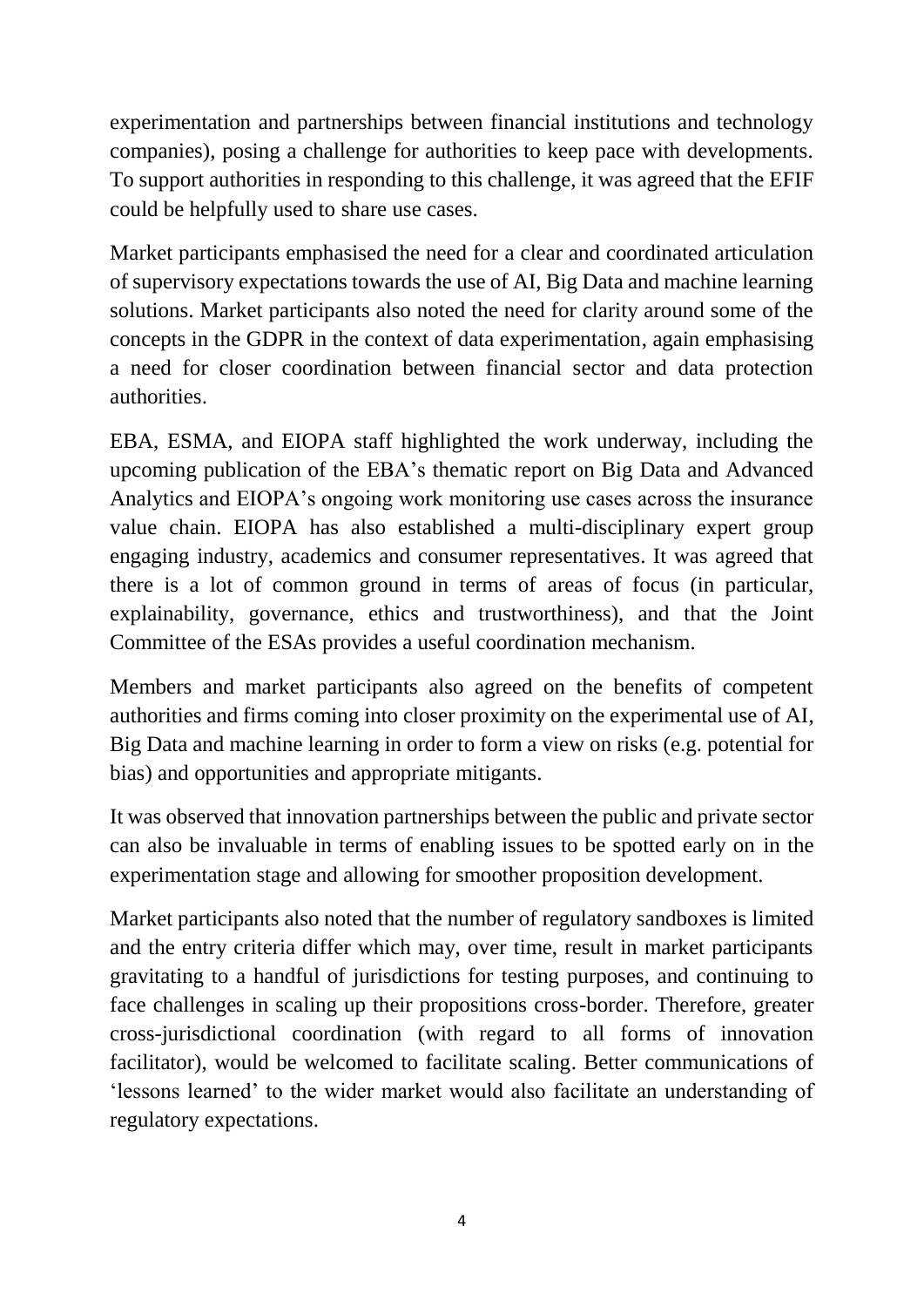It was concluded that it would be helpful to return to the topic of AI, Big Data and machine learning at the next EFIF meeting, reflecting on ideas to help support knowledge-sharing on use cases and issues arising which can then be fed to relevant ESA work streams.

Presentations:

- Søren F. Mortensen, Director, Global Financial Markets, IBM
- Nicole Sandler, Head of Digital Innovation Policy, Barclays

### **Update on crypto-assets, including so-called stablecoins**

Members received an update from European Commission, EBA and ESMA staff on EU and international work streams underway. The European Commission highlighted the consultation on an EU framework for markets in crypto-assets.

Members reported developments, noting a handful of new proposals for so-called stablecoins, and publications (guidance, policy stances etc.) issued by the competent authorities since the last EFIF event.

Members agreed to continue to monitor developments and provide a further update at the next EFIF event.

# **Platformisation: Perspectives from innovation facilitators**

Members received presentations from market participants and the ESAs on platform models and the emerging trend towards the re-aggregation of products and services on digital platforms. Models vary including: (i) in-house platforms developed by financial institutions, (ii) technology company (including BigTech) platforms, and (iii) consortia/partnership platforms (financial institution and/or technology company). Products and services may be provided by third parties or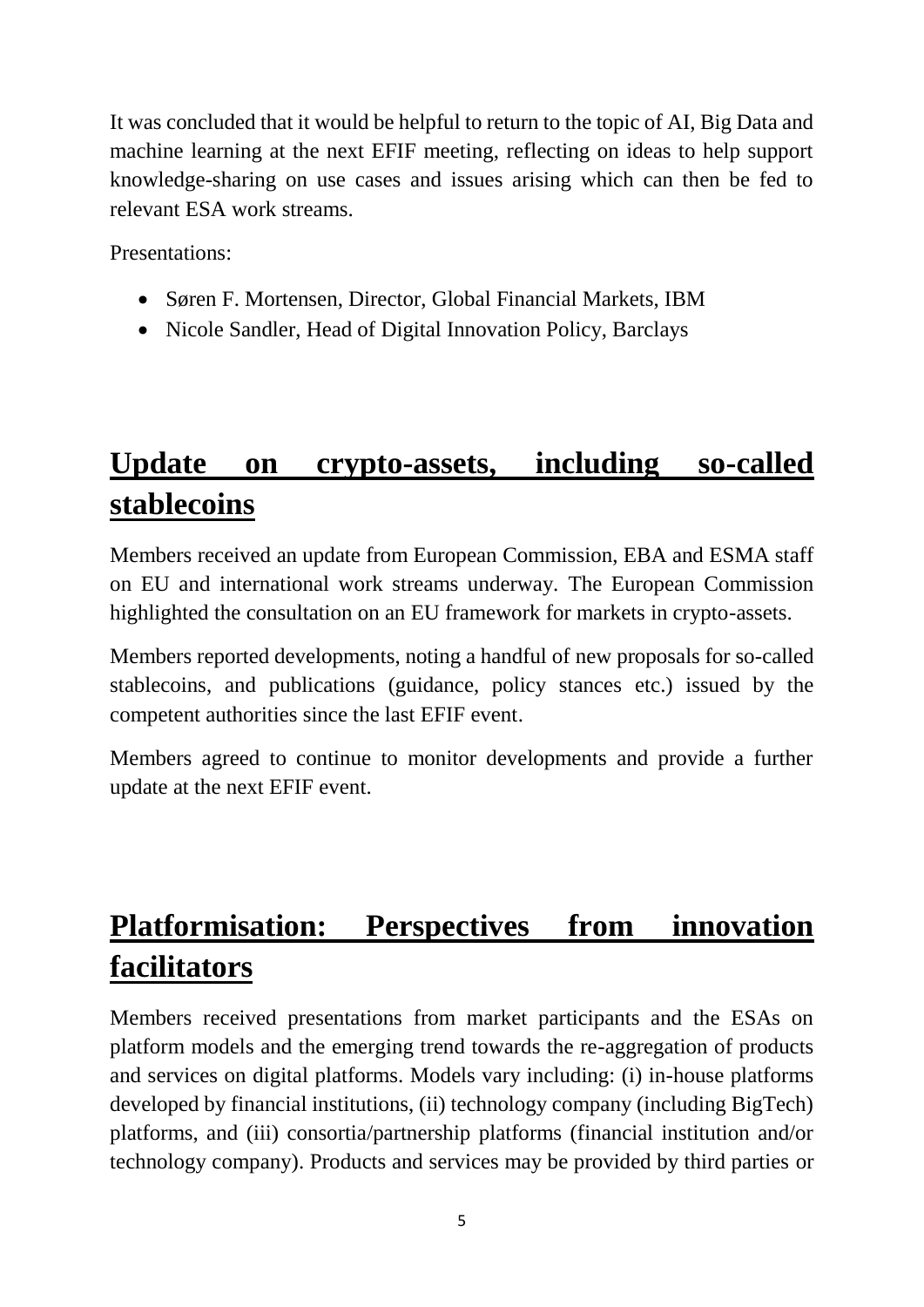may be limited to platform operators/consortia members and may involve financial services (potentially multi-sector e.g. deposit, lending, investment and insurance products) and other services (e.g. multi-service marketplaces). Financial intermediation (in the sense of financial flows) may occur via the platform or off-platform. Target consumers may be based in one or more jurisdictions.

Market participants and members discussed challenges that firms may encounter in navigating:

- the regulatory perimeter, in particular, understanding which (if any) licence or registration requirements apply in the jurisdictions concerned and which authority to contact;
- conduct of business and AML/CFT requirements/supervisory expectations (e.g. regarding remote customer onboarding, disclosure requirements for terms and conditions) which can vary between jurisdictions;
- considerations around the use of data and compliance with GDPR obligations.

Market participants and members also discussed so-called e-ID initiatives and their potential utility in smoothing the boarding process and supporting the scaling up of business activities cross-border.

Members noted challenges in identifying new business models and new forms of interconnectedness, noting that, depending on their statutory mandates, they may approach market developments from a specific sectoral perspective (e.g. lending) and lack a holistic perspective. For this reason, members agreed to continue monitoring platform developments in the context of the EFIF to allow for a crosssectoral and integrated approach to horizon-scanning.

Presentations:

- Jochen Welina, Legal Counsel, Raisin GmbH
- Frederic Maistre, Head of Strategic Partnerships Europe, Visa